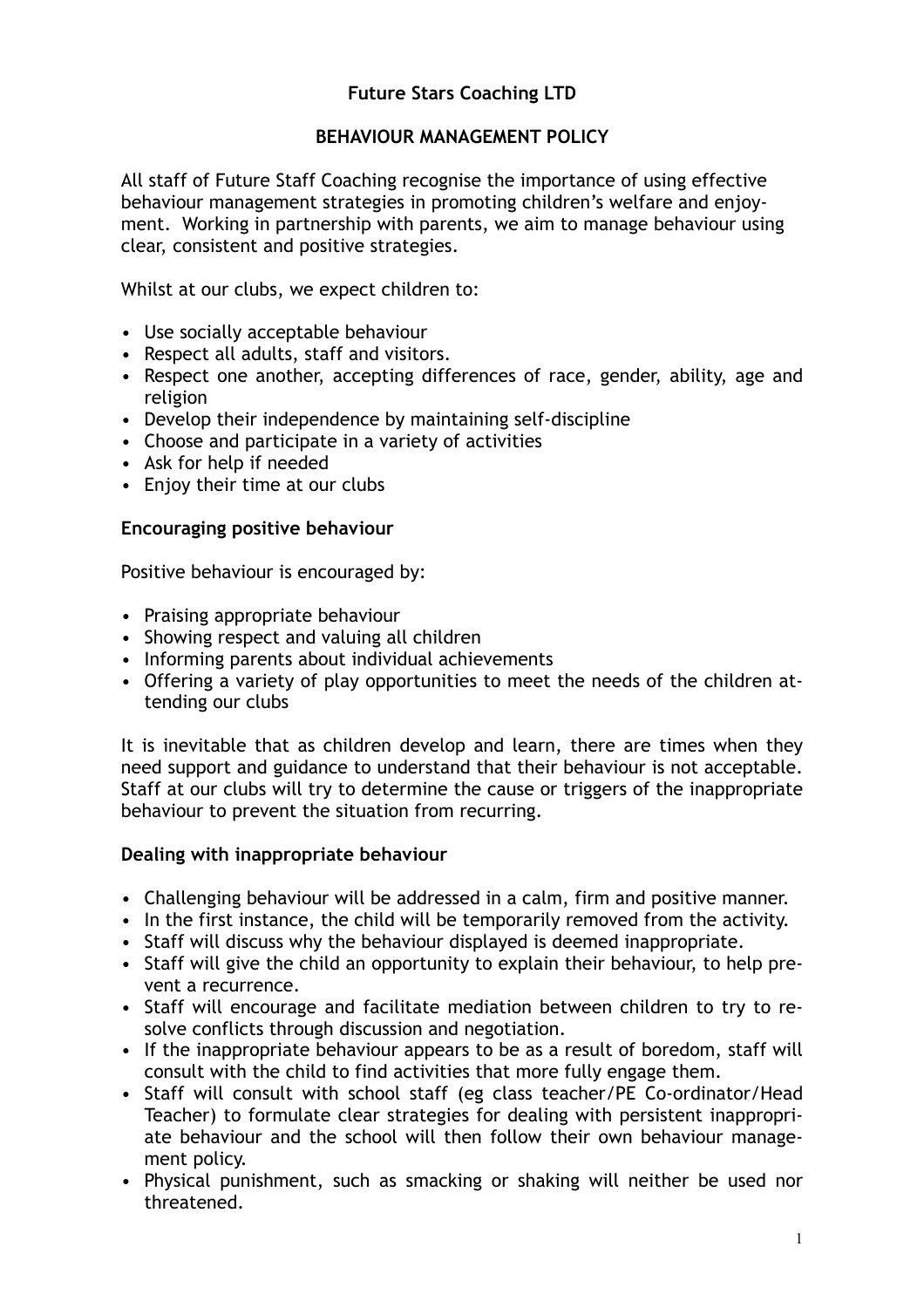Parents/carers must accept the judgement of our Extra-Curricular Lead in matters of discipline and in the management of emergencies.

Our Extra-Curricular lead will fill in a **Behaviour Incident Report Form** for extra-curricular clubs which will be signed by the parents/carers and stored by the Club and referred back to in cases of reoccurring behaviour.

If after consultation with parents and the implementation of behaviour management strategies, a child continues to display inappropriate behaviour, Future Stars Coaching may decide to exclude the child. The reasons and processes involved will be clearly explained to the relevant parties.

# **Physical intervention**

Physical intervention will only be used as a last resort, when staff are sure that the action is necessary to prevent injury to the child or others, or to prevent significant damage to equipment or property. If a member of staff has to physically restrain a child, a manager will be notified and an Incident Log will be completed. The incident will be discussed with the parent/carer as soon as possible.

If staff are not confident about their ability to contain a situation, they should call the manager or, in extreme cases only, the police.

## **SANCTIONS**

### **Stage 1 - low-level misbehaviour**

The child will be given a warning. All children will begin the next day with a clean slate.

### **Stage 2 - continuing low-level misbehaviour**

The child will be given a warning and the parents informed on collection. All children will begin the next day with a clean slate.

# **Stage 3 - Persistent low-level misbehaviour, Foul or Abusive language, Violence, Bullying or Racist comments**

All incidents will be recorded on the school's management system. They will also be recorded on our Future Stars' own **Behaviour Incident Report Form**. This may be used to build a pattern of behaviour both in the Club and in school time, which may indicate an unknown underlying cause. It will also bring the incident(s) to the attention of the school leadership and the learning mentor team. Where causes of incidents indicate possible abuse, child protection procedures will be implemented in accordance with our **Safeguarding Policy**.

# **Stage 4 - Serious misbehaviour, continued persistence of stage 3**